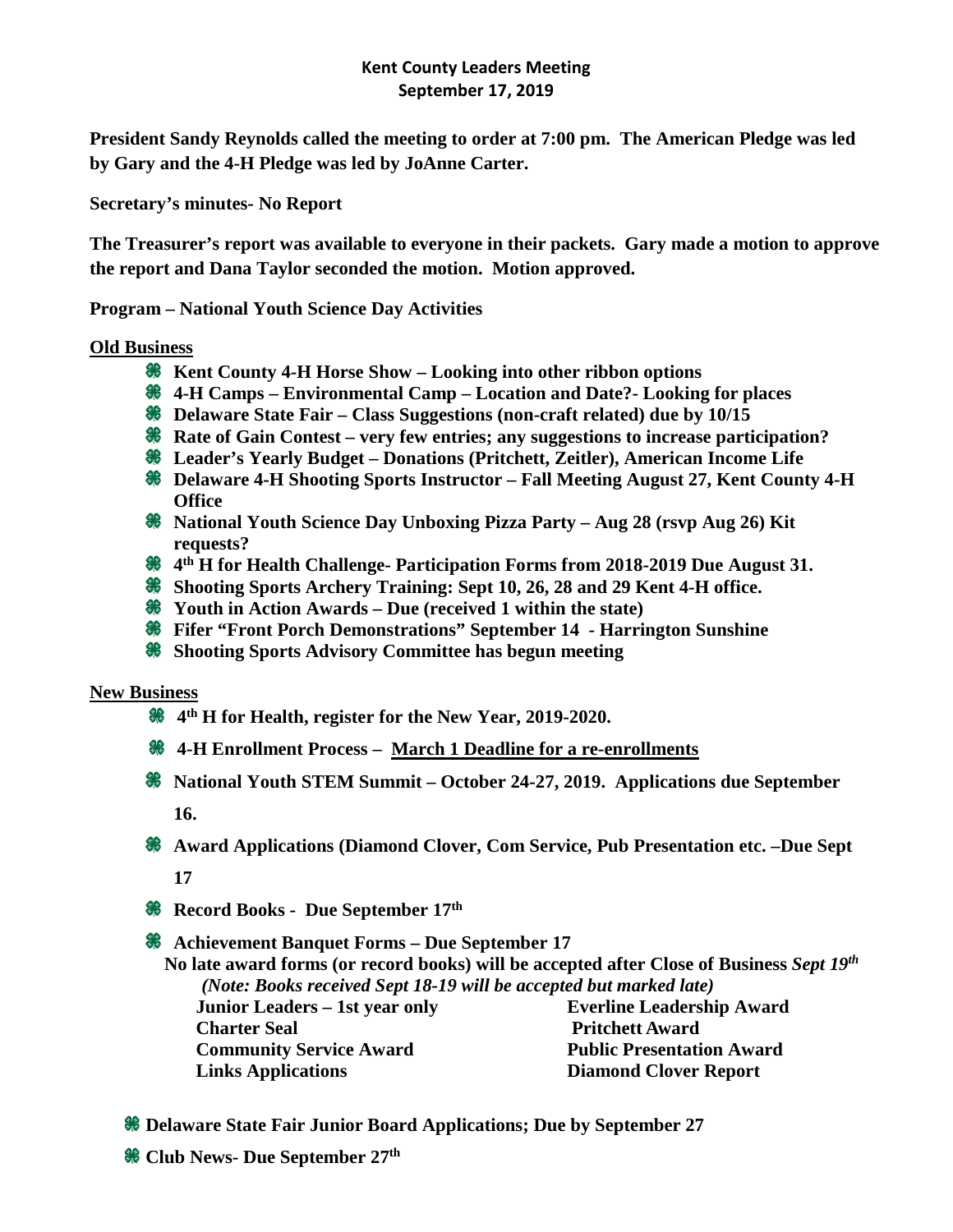- **National 4-H Week (October 6-12, 2019) Entries Due – Oct 1: Litter Barrel and Window Display. Please clearly describe the location of the item and the procedure to view the item if it is not in plain sight. Must be in place for 2 weeks.**
- **National Wear Green Day – October 8**
- **Paper Clover Promotion: October 9-20, 2019**
	- o **Would love to have one club for each location: Smyrna, Dover and Milford**
		- **Contact Caroline if you club is interested. Also, please contact Caroline to work out equipment/supplies such as display and handouts.**
- **Delaware 4-H Foundation – bi-annual grant applications due October 1**
- **Achievement Banquet RSVP's due October 11th. Please encourage your members to attend! Dinner will begin at 3pm with awards at 4pm. Cost will be \$3/person (children 4 and under will be free). Families should bring Large Covered Dish**
- **Club Forms- Submit by October 15**
	- **Club Information, Club Leadership, Non-Discrimination Statement**
- **New – Younger Member Campout – October 26-27, 2019 – Register by October 18**
	- o **9am Saturday - 9am Sunday**
	- o **Lots of Fun and Adventure**
		- **Pumpkin Carving (program provided by Killens Pond)**
		- **Hayride**
		- **Traditional Council Circle**
		- **Fire Building Lesson and Contest**
		- **Outdoor Survival Skills**
		- **Camp Craft**
		- **Campfire Cooking**
		- **Packing letter will go out immediately following the registration deadline**
- **Delaware 4-H Outdoor Archery Competition – Sussex County – October 26, 2019** *Contact: Eddie "Spaghetti" Sparpaglione [eddie@seaford.k12.de.us](mailto:eddie@seaford.k12.de.us)*

**New, fun, challenging archery contest… feel free to reach out to Eddie or plan to visit. Share this with your parents.**

*Eddie: We would invite anyone out on September 22, 2019 to the Nanticoke Sportsman's club to see the facility and the course, and the other would be on October 13th & 20th at our normal Location at 24257 Springfield Rd. outside of Georgetown as we will be practicing for the event then as well*

- **National Youth Science Day; Code Your World; Kicks off October 1 and events are encouraged during the month of October – Science Kits provided tonight**
- **LEAD360 and Manna Bags – Community Service Handouts**
- **My PI – National Youth Preparedness Initiative - Looking for individuals (adults) who would be interesting in helping to facilitate this curriculum to youth.**

*MyPI provides a challenging youth preparedness and leadership development opportunity in which teenagers are empowered to take ownership of their preparedness and to assist their families and surrounding communities with the same, all with the goal of enhancing individual, family, and community preparedness and resilience, and at the same creating a new standard for youth preparedness across the nation.*

*<u><b>W* National Wear Purple</u>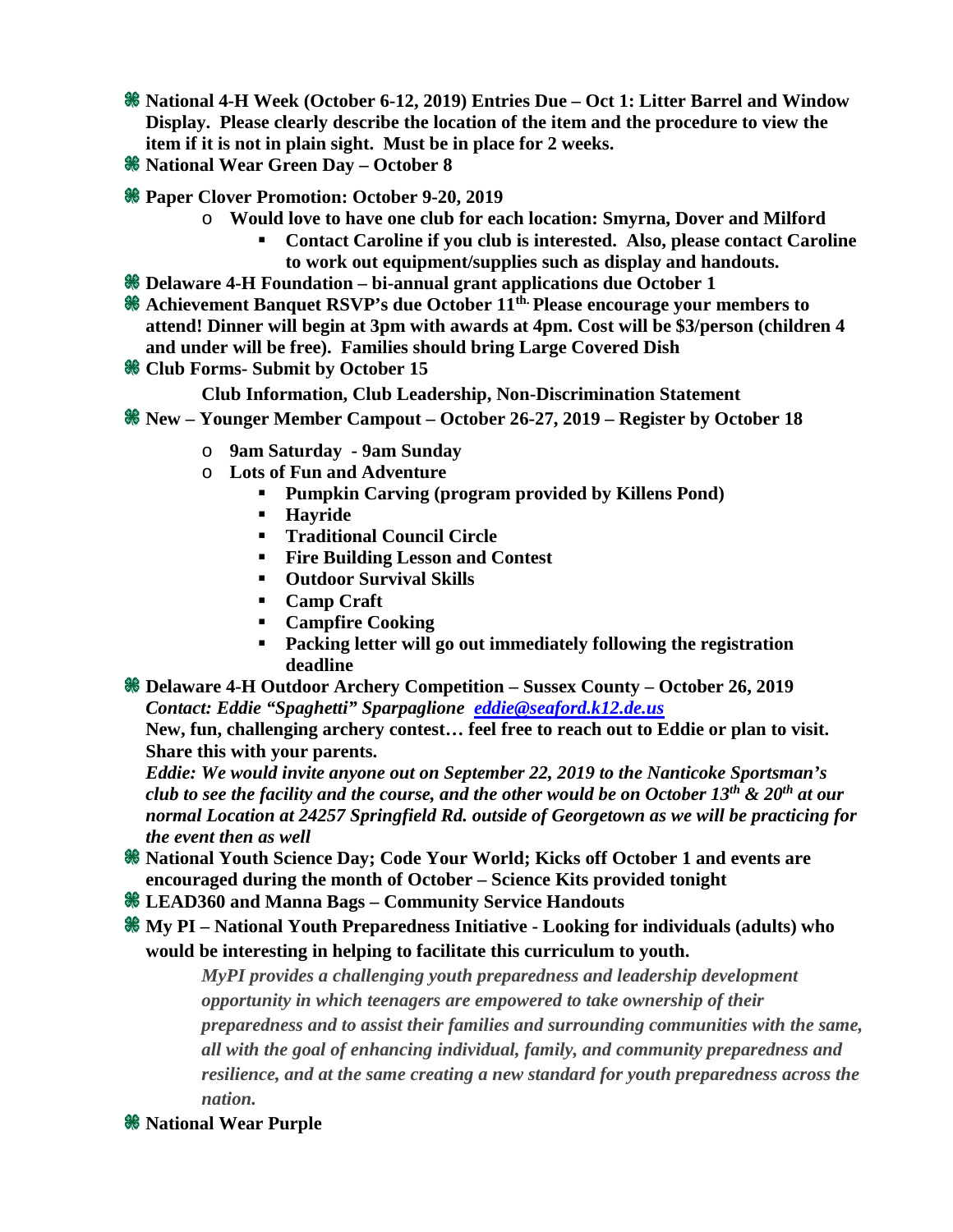- **<sup><b>** $\frac{1}{20}$  Medical Forms and Sending Medicine to Events</sup>
- **New Leader Training (or parents) Nov 2 –9:00a.m. – 1:00 p.m. Kent County Office 10am Delaware 4-H Volunteer Training Modules<https://learn.canvas.net/enroll/TT3BJC>**
- **Donations/Collections**
	- o **Operation Christmas Child – Monthly Donations – Attending October 27**
		- **September will be Clothing Items**
		- **October will be Crafts and Activities**
	- o **Holiday Fun Day – Toiletries and Snacks for Homeless – Stocking Stuffing**
	- o **Teddy Bear Drive – Delaware Home for the Chronically Ill (200 patients)**
	- o **Bunny Drive – A.I. DuPont Hospital for Children**
- **County Calendar – Note Public Speaking date change January 12, (Reg due by January 3)**
- **Leader Committees**
	- o **Achievement Banquet, Sunday October 20**
		- **Committee will meet at 12:00 noon for set-up at the Exhibit Hall (DSF)**
		- **Junior Council Oversight-Jenny**
		- **Shopping-JoAnne Carter**
		- **Cake-Joelle**
		- **Chicken-Diana O'Hara**
		- **Ham-Dana Sharp**
	- o **Younger Member Weekend**
		- **Shopping for food**
		- **Overnight volunteers?**
	- o **Great Pumpkin Day – Sunday, October 27, Committee meet at 12:30 at KCEO**
		- **Refreshments (need 1)-Mary**
		- **Junior Council Oversight (1)**
		- **Check-in (need 2)-Elaine**
		- **Organizing & Recording Entries (need 2)**
	- o **Holiday Fun Day – Sunday, December 8, Committee meet at 12:30 at KCEO**
		- **Refreshments (need 1)-Heather**
		- **Junior Council Oversight (1)**
		- **Check-in (need 2)- Elaine Webb**
		- **Organizing & Recording Entries (need 2)-Mary Buchmoyer**
- **Leadership Opportunities for Teens** 
	- o **STEM Summit – Oct 24-27, 2019 (Deadline to apply 9/16/19)**
	- o **Agriscience Summit- Jan 9-12, 2020 (Deadline to apply 11/1/2019)**
	- o **Healthy Living Summit – Feb 13-16, 2020 (Deadline to apply 12/15/2019)**
	- o **Photography Summit – Feb 26-Mar 1, 2020 (Deadline to apply 12/15/2019)**
	- o **National 4-H Conference – March 28- April 2, 2020 (Deadline to apply 12/2/2019)**
	- o **National 4-H Congress – Nov 29- Dec 3, 2019 (already selected)**